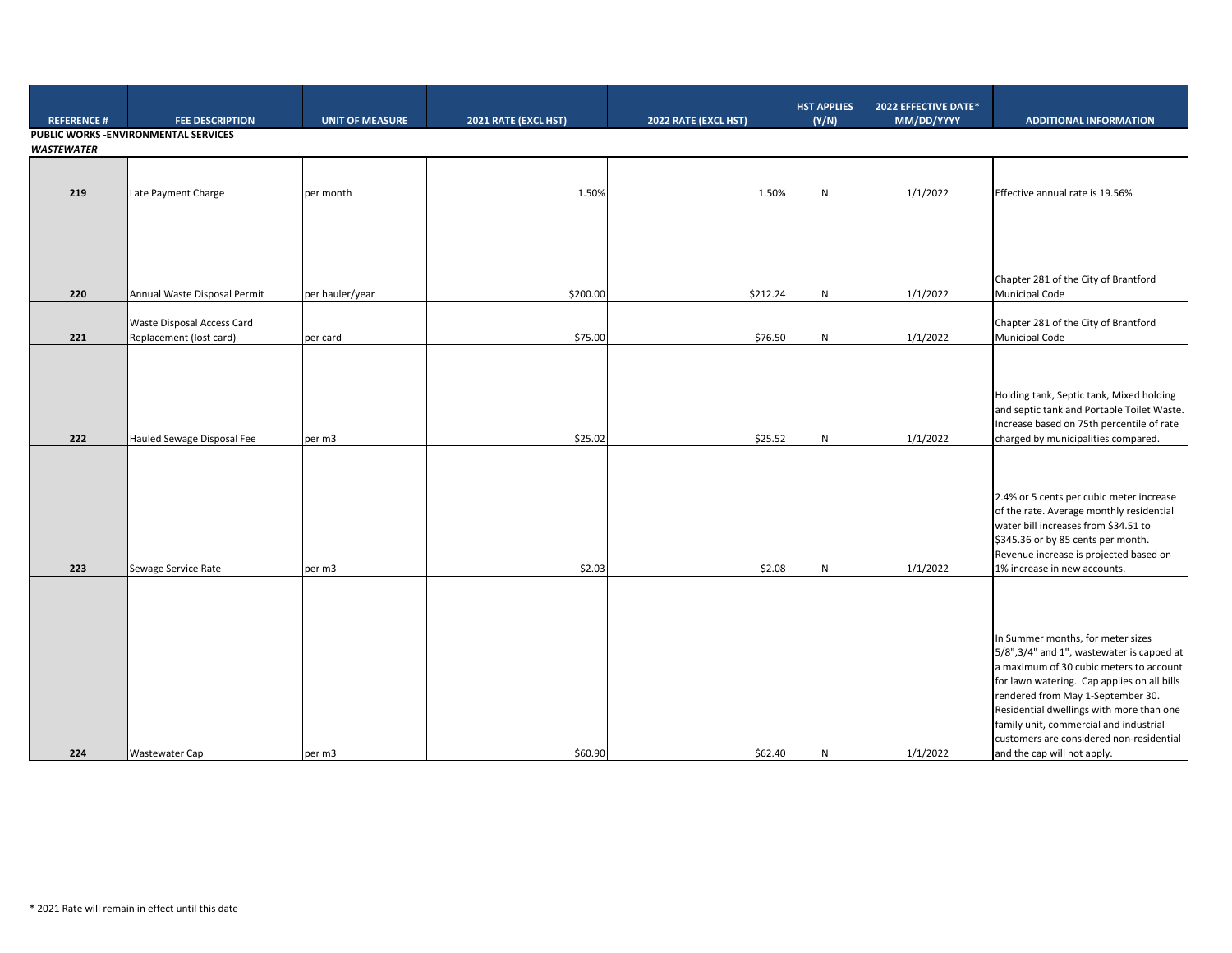|                                       |                                   |                        |                                                                               |                                                                               | <b>HST APPLIES</b> | 2022 EFFECTIVE DATE* |                                                                       |  |  |
|---------------------------------------|-----------------------------------|------------------------|-------------------------------------------------------------------------------|-------------------------------------------------------------------------------|--------------------|----------------------|-----------------------------------------------------------------------|--|--|
| <b>REFERENCE#</b>                     | <b>FEE DESCRIPTION</b>            | <b>UNIT OF MEASURE</b> | 2021 RATE (EXCL HST)                                                          | 2022 RATE (EXCL HST)                                                          | (Y/N)              | MM/DD/YYYY           | <b>ADDITIONAL INFORMATION</b>                                         |  |  |
| PUBLIC WORKS - ENVIRONMENTAL SERVICES |                                   |                        |                                                                               |                                                                               |                    |                      |                                                                       |  |  |
| <b>WASTEWATER</b>                     |                                   |                        |                                                                               |                                                                               |                    |                      |                                                                       |  |  |
|                                       |                                   |                        |                                                                               |                                                                               |                    |                      |                                                                       |  |  |
|                                       |                                   |                        |                                                                               |                                                                               |                    |                      |                                                                       |  |  |
|                                       |                                   |                        |                                                                               |                                                                               |                    |                      | This charge covers part of cost of having                             |  |  |
|                                       |                                   |                        |                                                                               |                                                                               |                    |                      | the sewage collection system available for                            |  |  |
|                                       |                                   |                        |                                                                               |                                                                               |                    |                      | use. The costs include the operation and                              |  |  |
|                                       |                                   |                        |                                                                               |                                                                               |                    |                      | maintenance of the sewagecollection<br>system and the preparation and |  |  |
|                                       |                                   |                        |                                                                               |                                                                               |                    |                      | processing of bills. Minimum bill applies                             |  |  |
|                                       |                                   |                        |                                                                               |                                                                               |                    |                      | when water consumed is zero cubic                                     |  |  |
| 225                                   | Minimum Bill - 15 (5/8")          | per month              | \$4.92                                                                        | \$4.92                                                                        | ${\sf N}$          | 1/1/2022             | meters.                                                               |  |  |
|                                       |                                   |                        |                                                                               |                                                                               |                    |                      |                                                                       |  |  |
|                                       |                                   |                        |                                                                               |                                                                               |                    |                      |                                                                       |  |  |
| 226                                   | Minimum Bill - 20 (3/4")          | per month              | \$8.76                                                                        | \$8.76                                                                        | N                  | 1/1/2022             |                                                                       |  |  |
|                                       |                                   |                        |                                                                               |                                                                               |                    |                      |                                                                       |  |  |
|                                       |                                   |                        |                                                                               |                                                                               |                    |                      |                                                                       |  |  |
| 227                                   | Minimum Bill - 25 (1")            | per month              | \$13.68                                                                       | \$13.68                                                                       | N                  | 1/1/2022             |                                                                       |  |  |
|                                       |                                   |                        |                                                                               |                                                                               |                    |                      |                                                                       |  |  |
|                                       |                                   |                        |                                                                               |                                                                               |                    |                      |                                                                       |  |  |
| 228                                   | Minimum Bill- 40 (1 1/2")         | per month              | \$35.00                                                                       | \$35.00                                                                       | N                  | 1/1/2022             |                                                                       |  |  |
|                                       |                                   |                        |                                                                               |                                                                               |                    |                      |                                                                       |  |  |
|                                       |                                   |                        |                                                                               |                                                                               |                    |                      |                                                                       |  |  |
| 229                                   | Minimum Bill-50 (2")              | per month              | \$54.69                                                                       | \$54.69                                                                       | N                  | 1/1/2022             |                                                                       |  |  |
|                                       |                                   |                        |                                                                               |                                                                               |                    |                      |                                                                       |  |  |
|                                       |                                   |                        |                                                                               |                                                                               |                    |                      |                                                                       |  |  |
| 230                                   | Minimum Bill - 75 (3")            | per month              | \$123.07                                                                      | \$123.07                                                                      | N                  | 1/1/2022             |                                                                       |  |  |
|                                       |                                   |                        |                                                                               |                                                                               |                    |                      |                                                                       |  |  |
|                                       |                                   |                        |                                                                               |                                                                               |                    |                      |                                                                       |  |  |
|                                       |                                   |                        |                                                                               |                                                                               |                    |                      |                                                                       |  |  |
| 231                                   | Minimum Bill - 100 (4")           | per month              | \$218.79                                                                      | \$218.79                                                                      | ${\sf N}$          | 1/1/2022             |                                                                       |  |  |
|                                       |                                   |                        |                                                                               |                                                                               |                    |                      |                                                                       |  |  |
|                                       |                                   |                        |                                                                               |                                                                               |                    |                      |                                                                       |  |  |
| 232                                   | Minimum Bill- 150 (6")            | per month              | \$492.27                                                                      | \$492.27                                                                      | N                  | 1/1/2022             |                                                                       |  |  |
|                                       |                                   |                        |                                                                               |                                                                               |                    |                      |                                                                       |  |  |
|                                       |                                   |                        |                                                                               |                                                                               |                    |                      |                                                                       |  |  |
| 233                                   | Minimum Bill - 200 (8")           | per month              | \$875.16                                                                      | \$875.16                                                                      | N                  | 1/1/2022             |                                                                       |  |  |
|                                       |                                   |                        | Actual percentage of collection agency<br>fee, but shall not exceed more than | Actual percentage of collection agency<br>fee, but shall not exceed more than |                    |                      |                                                                       |  |  |
|                                       | Miscellaneous Accounts Receivable |                        | 30% of total amount owing to the                                              | 30% of total amount owing to the                                              |                    |                      |                                                                       |  |  |
| 234                                   | Recovery                          | per incident           | municipality                                                                  | municipality                                                                  | ${\sf N}$          | 1/1/2022             |                                                                       |  |  |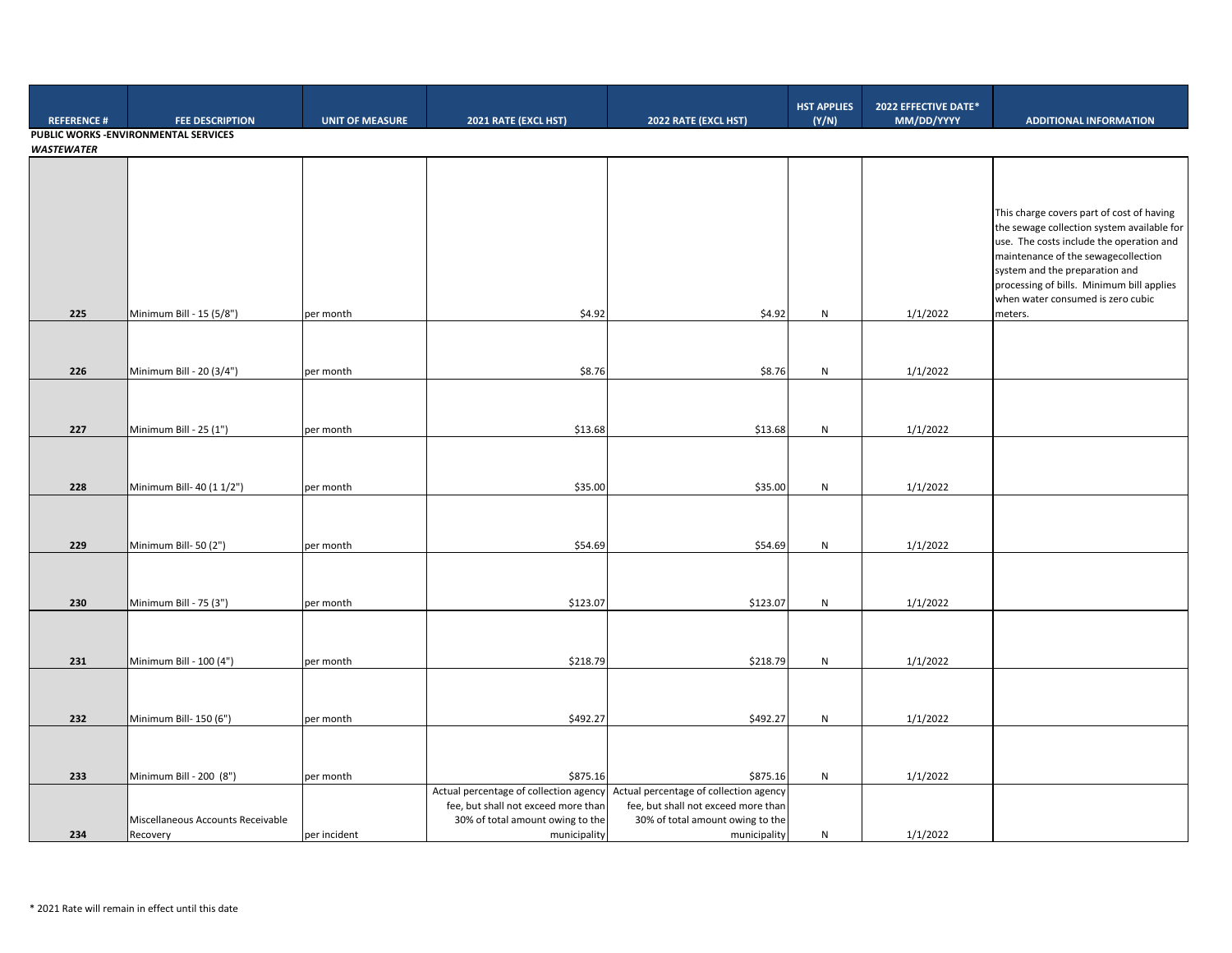|                                       |                                                               |                          |                                       |                                       | <b>HST APPLIES</b> | 2022 EFFECTIVE DATE* |                                                                    |  |
|---------------------------------------|---------------------------------------------------------------|--------------------------|---------------------------------------|---------------------------------------|--------------------|----------------------|--------------------------------------------------------------------|--|
| <b>REFERENCE#</b>                     | <b>FEE DESCRIPTION</b>                                        | <b>UNIT OF MEASURE</b>   | 2021 RATE (EXCL HST)                  | 2022 RATE (EXCL HST)                  | (Y/N)              | MM/DD/YYYY           | <b>ADDITIONAL INFORMATION</b>                                      |  |
| PUBLIC WORKS - ENVIRONMENTAL SERVICES |                                                               |                          |                                       |                                       |                    |                      |                                                                    |  |
| <b>WASTEWATER</b>                     |                                                               |                          |                                       |                                       |                    |                      |                                                                    |  |
|                                       | Sewer Use By-Law-Application Fee for                          |                          |                                       |                                       |                    |                      | Chapter 277 and 281 of the City Brantford                          |  |
| 235                                   | <b>Compliance Agreement</b>                                   | per application          | \$200.00                              | \$229.74                              | N                  | 1/1/2022             | <b>Municipal Code</b>                                              |  |
|                                       |                                                               |                          |                                       |                                       |                    |                      |                                                                    |  |
| 236                                   | Sewer Use By-Law-Administration Fee<br>for Compliance Program |                          | \$250.00                              | \$287.17                              | N                  | 1/1/2022             | Chapter 277 and 281 of the City Brantford<br><b>Municipal Code</b> |  |
|                                       |                                                               | per quarter              |                                       |                                       |                    |                      |                                                                    |  |
|                                       | Sewer Use By-Law-Application Fee for                          |                          |                                       |                                       |                    |                      | Chapter 277 and 281 of the City Brantford                          |  |
| 237                                   | Sewage Works Discharge Permit                                 | per permit               | \$200.00                              | \$229.74                              | N                  | 1/1/2022             | <b>Municipal Code</b>                                              |  |
|                                       |                                                               |                          |                                       |                                       |                    |                      |                                                                    |  |
|                                       | Sewer Use By-Law-Administration Fee                           |                          |                                       |                                       |                    |                      | Chapter 277 and 281 of the City Brantford                          |  |
| 238                                   | for Discharge Permit                                          | per quarter              | \$250.00                              | \$265.30                              | N                  | 1/1/2022             | <b>Municipal Code</b>                                              |  |
|                                       | Sewer Use By-Law-Application Fee for                          |                          |                                       |                                       |                    |                      |                                                                    |  |
|                                       | Amendment of Compliance                                       |                          |                                       |                                       |                    |                      | Chapter 277 and 281 of the City Brantford                          |  |
| 239                                   | Agreement                                                     | per application          | \$150.00                              | \$172.30                              | N                  | 1/1/2022             | <b>Municipal Code</b>                                              |  |
|                                       |                                                               |                          |                                       |                                       |                    |                      |                                                                    |  |
|                                       | Sewer Use By-Law-Administration Fee                           |                          |                                       |                                       |                    |                      | Chapter 277 and 281 of the City Brantford                          |  |
| 240                                   | for Amendment of Discharge Permit                             | per permit               | \$150.00                              | \$159.18                              | N                  | 1/1/2022             | <b>Municipal Code</b>                                              |  |
|                                       |                                                               |                          |                                       |                                       |                    |                      |                                                                    |  |
|                                       |                                                               |                          | Actual Cost for Labour (including 40% | Actual Cost for Labour (including 40% |                    |                      |                                                                    |  |
|                                       |                                                               |                          | benefits), Equipment, Materials plus  | benefits), Equipment, Materials plus  |                    |                      |                                                                    |  |
|                                       |                                                               |                          | 30% Overhead Charge. In addition      | 30% Overhead Charge. In addition      |                    |                      |                                                                    |  |
|                                       |                                                               |                          | contractor charges with 30% Overhead  | contractor charges with 30% Overhead  |                    |                      |                                                                    |  |
|                                       |                                                               |                          | Charge (up to a maximum of \$1,000)   | Charge (up to a maximum of \$1,000)   |                    |                      |                                                                    |  |
| 241                                   | Sewer Use By-Law - Spill response                             | per incident             | may apply                             | may apply                             | N                  | 1/1/2022             | <b>Municipal Act</b>                                               |  |
|                                       |                                                               |                          |                                       |                                       |                    |                      | increasing 15% per annum until p=100%                              |  |
|                                       |                                                               |                          |                                       |                                       |                    |                      | No net increase in revenue projected as                            |  |
| 242                                   | Sewer Use By-Law - Over strength<br>Discharge Fee (OSDF)      | percent of cost recovery | 57.03%                                | 65.58%                                | N                  | 1/1/2022             | more industries install pre-treatment<br>facilities                |  |
|                                       |                                                               |                          |                                       |                                       |                    |                      |                                                                    |  |
|                                       |                                                               |                          |                                       |                                       |                    |                      |                                                                    |  |
|                                       |                                                               |                          |                                       |                                       |                    |                      |                                                                    |  |
|                                       |                                                               |                          |                                       |                                       |                    |                      | Service provided during regular operation                          |  |
|                                       |                                                               |                          |                                       |                                       |                    |                      | 8:00am - 4:00pm                                                    |  |
|                                       | Sewer Stoppages- Regular Hours                                |                          |                                       |                                       |                    |                      |                                                                    |  |
| 243                                   | (Single Family Homes only)                                    | per stoppage             | \$600.00                              | \$615.00                              | N                  | 1/1/2022             | Sewer lateral video inspection included.                           |  |
|                                       |                                                               |                          |                                       |                                       |                    |                      |                                                                    |  |
|                                       |                                                               |                          |                                       |                                       |                    |                      |                                                                    |  |
|                                       |                                                               |                          |                                       |                                       |                    |                      |                                                                    |  |
|                                       |                                                               |                          |                                       |                                       |                    |                      | Service provided during after-hours                                |  |
|                                       |                                                               |                          |                                       |                                       |                    |                      | 4:00pm - 8:00am                                                    |  |
|                                       | Sewer Stoppage- After Hours                                   |                          |                                       |                                       |                    |                      |                                                                    |  |
| 244                                   | (Single Family Homes only)                                    | per stoppage             | \$1,325.00                            | \$1,225.00                            | N                  | 1/1/2022             | Sewer lateral video inspection included.                           |  |